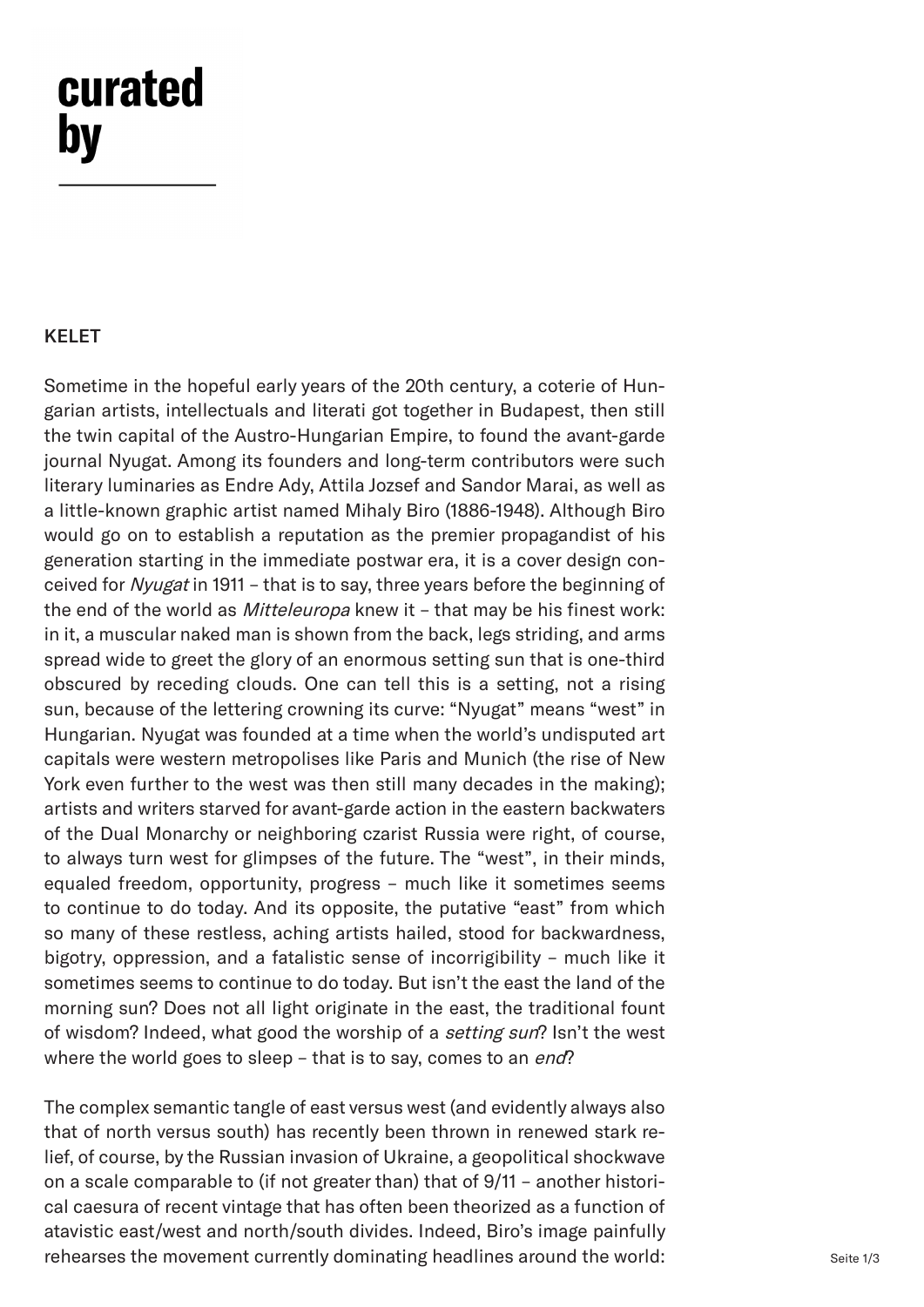## curated by

the massive westward trek of millions of Ukrainians and residents of Ukraine escaping Russia's senseless campaign of mass destruction in their homeland, seeking safety and security in a west that may therefore once again feel vindicated as the putative home of reason. (I am writing all of this down on 31 March 2022; on this day, according to the United Nations, the number of refugees fleeing the war in Ukraine has passed the four-million mark.) The east, as embodied by Putin and his Kremlin cronies, has once again come to symbolize backwardness, democratic deficit and despotism, lethal reaction, superstition. And within Ukraine itself, millions of people have left behind their homes in Donetsk, Kharkiv and Kyiv for the relative security (again, at the time of writing) of Lviv, the cultural capital of western Ukraine – a city whose occidental location has long marked it as a natural gateway to the enlightened world we continue to identify as quintessentially "western" to this day: the European heartland of the postwar liberal consensus represented by Germany, the Low Countries, France, and, in extremis, Great Britain and Poland. (Much has been made about the fact that Putin's invasion of Ukraine may have "accidentally revitalized the West's liberal order.") It is an interesting change of status for a city once known as Lemberg, the capital of the Kingdom of Galicia and Lodomeria, by far the most primitive, poorest and least developed - because easternmost crownland of the Austro-Hungarian Empire. And it is worth keeping in mind that Lviv (Lvov, Lwow, Lemberg, Leopolis) is just 700 kilometers away from Vienna – yet more reason why a reconsideration of the many meanings of our enduring east-west divides seems so urgent, topical, and timely, especially in a place like Vienna, especially in this extraordinary moment of unparalleled geopolitical alarm. Indeed, the basic impetus of the curatorial framework I am proposing here is a call to rethink the standard narrative of this psycho-geographic tension at a time when we may once again be tempted to lazily demonize the "east" (not just Russia, Putin and the Kremlin but also, just as importantly, China) and idealize the "west". Now is the time to look east, not just for bogeymen and easily identified pathologies and perversions, but also for hope – for inspiration, salvation. For the rising sun of promise that is called "Kelet", not "Nyugat".

In adopting the title "Kelet" ("east") as the obverse of "Nyugat" ("west"), I invite the participating curators and galleries of *Curated by* to turn their gaze eastward at a moment when artists from Belarus, Bulgaria, Estonia, Hungary, Latvia, Lithuania, Moldova, Poland, Romania, Russia, Serbia, Slo-